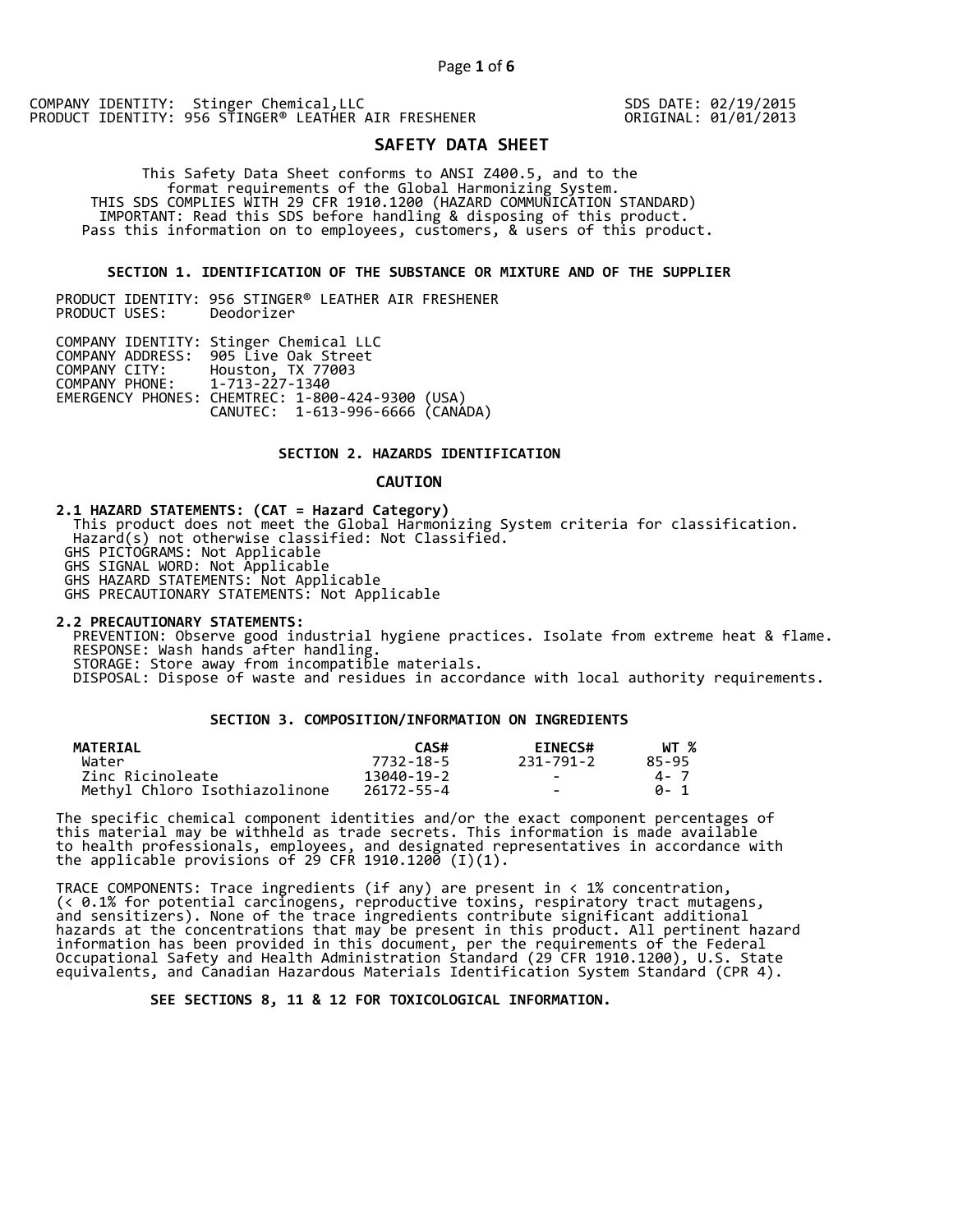SDS DATE: 02/19/2015 ORIGINAL: 01/01/2013

### **SECTION 4. FIRST AID MEASURES**

4.1 MOST IMPORTANT SYMPTOMS/EFFECTS, ACUTE & CHRONIC: See Section 11 for Symptoms/Effects (acute & chronic).

- 4.2 EYE CONTACT: For eyes, flush with plenty of water for 15 minutes & get medical attention.
- 4.3 SKIN CONTACT: In case of contact with skin immediately remove contaminated clothing. Wash with soap & water.

4.4 INHALATION:

 After high vapor exposure, remove to fresh air. If breathing is difficult, give oxygen. If breathing has stopped, trained personnel should immediately begin artificial respiration. If the heart has stopped, trained personnel should immediately begin cardiopulmonary resuscitation (CPR).

4.5 SWALLOWING: Rinse mouth. GET MEDICAL ATTENTION IMMEDIATELY. Do NOT give liquids to an unconscious or convulsing person.

### **SECTION 5. FIRE FIGHTING MEASURES**

- 5.1 FIRE & EXPLOSION PREVENTIVE MEASURES: NO open flames.
- 5.2 SUITABLE (& UNSUITABLE) EXTINGUISHING MEDIA: Use dry powder.
- 5.3 SPECIAL PROTECTIVE EQUIPMENT & PRECAUTIONS FOR FIRE FIGHTERS: Water spray may be ineffective on fire but can protect fire-fighters & cool closed containers. Use fog nozzles if water is used. Do not enter confined fire-space without full bunker gear. (Helmet with face shield, bunker coats, gloves & rubber boots).

5.4 SPECIFIC HAZARDS OF CHEMICAL & HAZARDOUS COMBUSTION PRODUCTS: SLIGHTLY COMBUSTIBLE! Isolate from oxidizers, heat, & open flame. Closed containers may explode if exposed to extreme heat. Applying to hot surfaces requires special precautions. Continue all label precautions!

# **SECTION 6. ACCIDENTAL RELEASE MEASURES**

- 6.1 PERSONAL PRECAUTIONS, PROTECTIVE EQUIPMENT & EMERGENCY PROCEDURES: Keep unprotected personnel away. Wear appropriate personal protective equipment given in Section 8.
- 6.2 ENVIRONMENTAL PRECAUTIONS: Keep from entering storm sewers and ditches which lead to waterways.
- 6.3 METHODS & MATERIAL FOR CONTAINMENT & CLEAN-UP: Stop spill at source. Dike and contain. Collect leaking & spilled liquid in sealable containers as far as possible.

### **SECTION 7. HANDLING AND STORAGE**

7.1 PRECAUTIONS FOR SAFE HANDLING: Isolate from oxidizers, heat, & open flame. Avoid prolonged or repeated Avoid prolonged or repeated contact. Consult Safety Equipment Supplier. Avoid free fall of liquid. Ground containers when transferring. Do not flame cut, braze, or weld. Continue all label precautions!

7.2 CONDITIONS FOR SAFE STORAGE, INCLUDING ANY INCOMPATIBILITIES: Isolate from strong oxidants. Do not store above 49 C/120 F. Keep container tightly closed & upright when not in use to prevent leakage.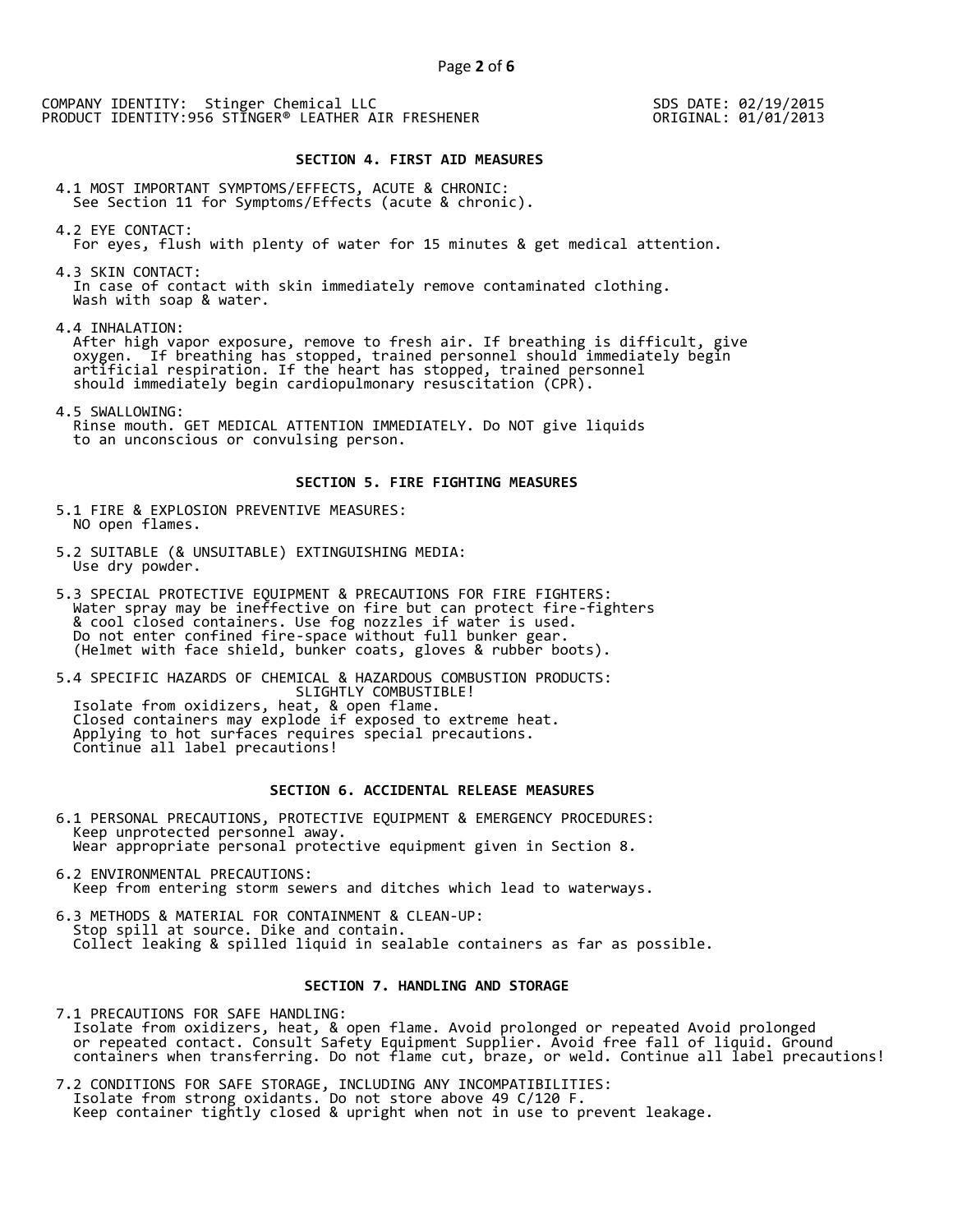SDS DATE: 02/19/2015 ORIGINAL: 01/01/2013

#### **SECTION 8. EXPOSURE CONTROLS/PERSONAL PROTECTION**

| 8.1 EXPOSURE LIMITS:<br><b>MATERIAL</b> | CAS#       |                          | EINECS# TWA (OSHA)   | TLV (ACGIH) |
|-----------------------------------------|------------|--------------------------|----------------------|-------------|
| Water                                   | 7732-18-5  |                          | 231-791-2 None Known | None Known  |
| Zinc Ricinoleate                        | 13040-19-2 | <b>Contract Contract</b> | None Known           | None Known  |
| Methyl Chloro Isothiazolinone           | 26172-55-4 | <b>Contract Contract</b> | None Known           | None Known  |

This product contains no EPA Hazardous Air Pollutants (HAP) in amounts  $> 0.1\%$ .

#### 8.2 APPROPRIATE ENGINEERING CONTROLS:

RESPIRATORY EXPOSURE CONTROLS

 A respiratory protection program that meets OSHA 29 CFR 1910.134 and ANSI Z86.2 requirements or European Standard EN 149 must be followed whenever workplace conditions warrant a respirator's use.

VENTILATION<br>LOCAL EXHAUST:

LOCAL EXHAUST: Necessary MECHANICAL (GENERAL): Acceptable<br>SPECIAL: None OTHER: None SPECIAL: None OTHER: None Please refer to ACGIH document, "Industrial Ventilation, A Manual of Recommended Practices", most recent edition, for details.

#### 8.3 INDIVIDUAL PROTECTION MEASURES, SUCH AS PERSONAL PROTECTIVE EQUIPMENT: PERSONAL PROTECTIONS: Wear OSHA Standard goggles or face shield. Consult Safety Equipment Supplier. Wear goggles, face shield, gloves, apron & footwear impervious to material. Wash clothing before reuse.

WORK & HYGIENIC PRACTICES:

 Provide readily accessible eye wash stations & safety showers. Wash at end of each workshift & before eating, smoking or using the toilet. Promptly remove clothing that becomes contaminated. Destroy contaminated leather articles. Launder or discard contaminated clothing.

# **SECTION 9. PHYSICAL & CHEMICAL PROPERTIES**

| APPEARANCE:                                          | Liquid,                                        |
|------------------------------------------------------|------------------------------------------------|
| ODOR:                                                | Opaque, WHITE                                  |
| ODOR THRESHOLD:                                      | Not Available                                  |
| pH (Neutrality):                                     | $7.8 - 8.2$                                    |
| MELTING POINT/FREEZING POINT:                        | Not Available                                  |
| BOILING RANGE (IBP, 50%, Dry Point):                 | > 100 C / > 212 F (*=End Point)                |
| FLASH POINT (TÈST METHOD):                           | > 100 C / > ∠i∠<br>Not Applicable<br>Armicable |
| EVAPORATION RATE (n-Butyl Acetate=1):                | Not Applicable                                 |
| FLAMMABILITY CLASSIFICATION:                         | Class III-B                                    |
| LOWER FLAMMABLE LIMIT IN AIR (% by vol):             | 10.0 (Lowest Component)                        |
| UPPER FLAMMABLE LIMIT IN AIR (% by vol):             | Not Available                                  |
| VAPOR PRESSURE (mm of Hg)@20 C                       | 17.5                                           |
| VAPOR DENSITY (air=1):                               | 0.670                                          |
| GRAVITY @ 68/68 F / 20/20 C:                         |                                                |
| DENSITY:                                             | 0.999                                          |
| SPECIFIC GRAVITY (Water=1):                          | 1.000                                          |
| POUNDS/GALLON:                                       | 8.330                                          |
| WATER SOLUBILITY:                                    | Appreciable                                    |
| PARTITION COEFFICIENT (n-Octane/Water):              | Not Available                                  |
| AUTO IGNITION TEMPERATURE:                           | Not Applicable                                 |
| DECOMPOSITION TEMPERATURE:                           | Not Available                                  |
| TOTAL VOC'S (TVOC)*:                                 | 0.0 Vol% /0.0 g/L / 0.000 Lbs/Gal              |
| NONEXEMPT VOC'S (CVOC)*:                             | 0.0 Vol% /0.0 g/L / 0.000 Lbs/Gal              |
| HAZARDOUS AIR POLLUTANTS (HAPS):                     | 0.0 Wt% /0.0 g/L / 0.000 Lbs/Gal               |
| NONEXEMPT VOC PARTIAL PRESSURE (mm of Hg @ 20 C)     | 0.0                                            |
| VISCOSITY @ 20 C (ASTM D445):                        | Not Available                                  |
| * Using CARB (California Air Resources Board Rules). |                                                |
|                                                      |                                                |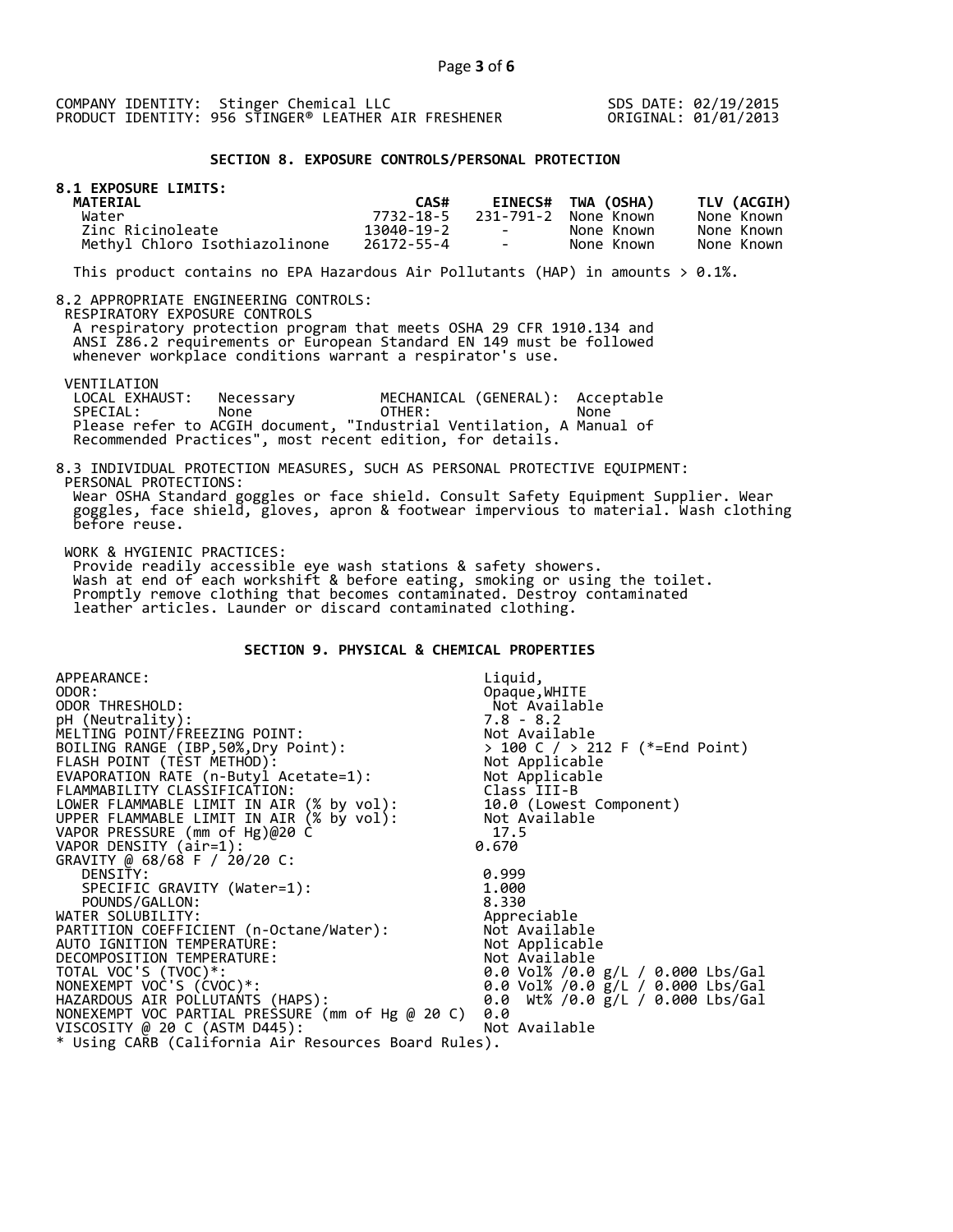SDS DATE: 02/19/2015 ORIGINAL: 01/01/2013

#### **SECTION 10. STABILITY & REACTIVITY**

10.1 REACTIVITY & CHEMICAL STABILITY: Stable under normal conditions, no hazardous reactions when kept from incompatibles.

10.2 POSSIBILITY OF HAZARDOUS REACTIONS & CONDITIONS TO AVOID: Isolate from extreme heat, & open flame.

10.3 INCOMPATIBLE MATERIALS: Isolate from oxidizers.

10.4 HAZARDOUS DECOMPOSITION PRODUCTS: Carbon oxides, zinc oxide.

10.5 HAZARDOUS POLYMERIZATION: Will not occur.

#### **SECTION 11. TOXICOLOGICAL INFORMATION**

#### **11.1 ACUTE HAZARDS**

 11.11 EYE & SKIN CONTACT: Acute overexposure can cause irritation to skin. Acute overexposure can cause irritation to eyes.

11.12 INHALATION:

 11.13 SWALLOWING: Swallowing can cause abdominal irritation, nausea, vomiting & diarrhea.

#### **11.2 SUBCHRONIC HAZARDS/CONDITIONS AGGRAVATED**

 MEDICAL CONDITIONS AGGRAVATED BY EXPOSURE: Pre-existing disorders of any target organs mentioned in this Document can be aggravated by over-exposure by routes of entry to components of this product. Persons with these disorders should avoid use of this product.

#### **11.3 CHRONIC HAZARDS**

 11.31 CANCER, REPRODUCTIVE & OTHER CHRONIC HAZARDS: This product has no carcinogens listed by IARC, NTP, NIOSH, OSHA or ACGIH, as of this date, greater or equal to 0.1%.

11.32 TARGET ORGANS: May cause damage to target organs, based on animal data.

11.33 IRRITANCY: Irritating to contaminated tissue.

11.34 SENSITIZATION: No component is known as a sensitizer.

11.35 MUTAGENICITY: No known reports of mutagenic effects in humans.

11.36 EMBRYOTOXICITY: No known reports of embryotoxic effects in humans.

11.37 TERATOGENICITY: No known reports of teratogenic effects in humans.

11.38 REPRODUCTIVE TOXICITY: No known reports of reproductive effects in humans.

 A MUTAGEN is a chemical which causes permanent changes to genetic material (DNA) such that the changes will propagate across generational lines. An EMBRYOTOXIN is a chemical which causes damage to a developing embryo (such as: within the first 8 weeks of pregnancy in humans), but the damage does not propagate across generational lines. A TERATOGEN is a chemical which causes damage to a developing fetus, but the damage does not propagate across generational lines. A REPRODUCTIVE TOXIN is any substance which interferes in any way with the reproductive process.

# 11.4 MAMMALIAN TOXICITY INFORMATION

No mammalian information is available on this product.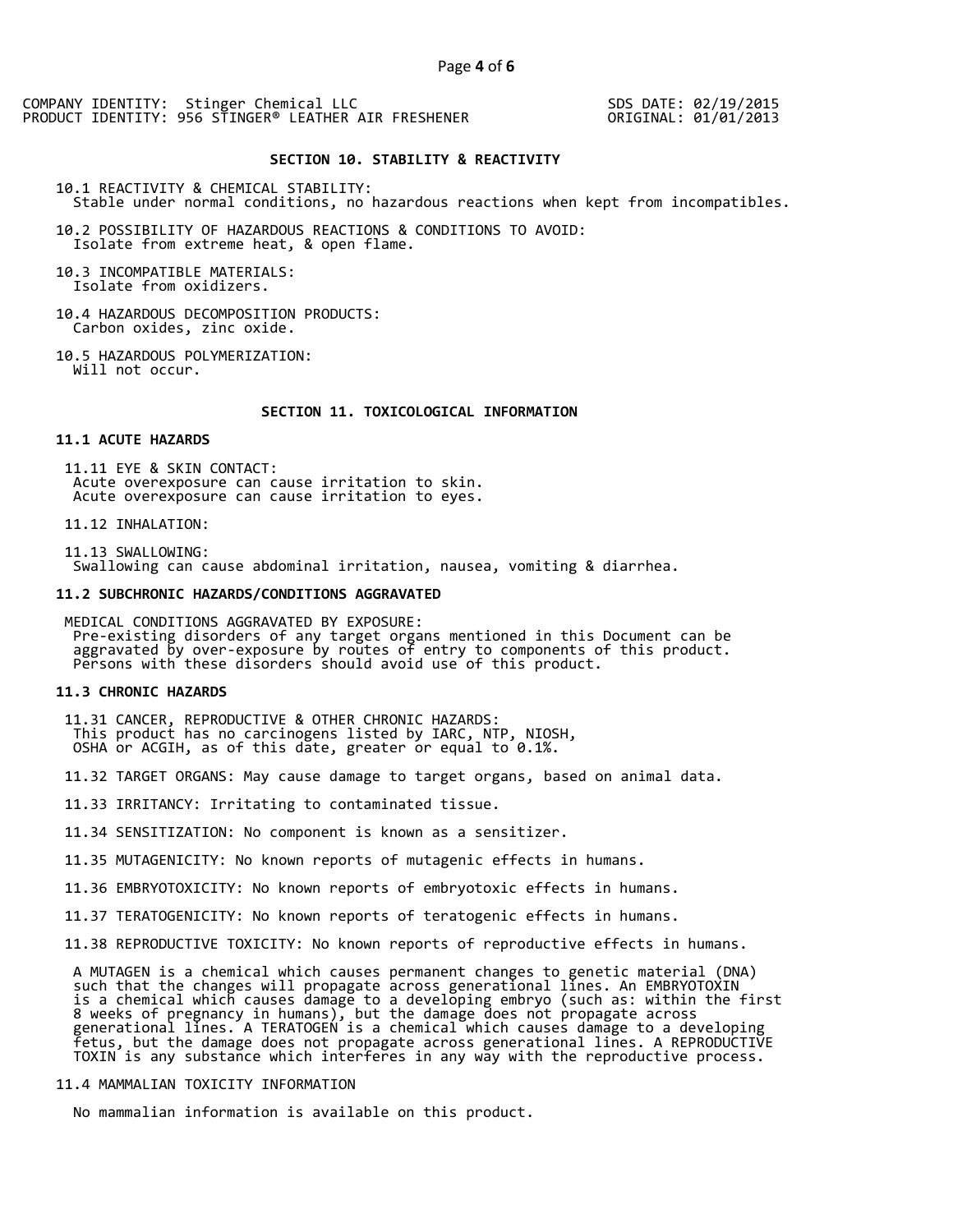SDS DATE: 02/19/2015 ORIGINAL: 01/01/2013

#### **SECTION 12. ECOLOGICAL INFORMATION**

#### **12.1 ALL WORK PRACTICES MUST BE AIMED AT ELIMINATING ENVIRONMENTAL CONTAMINATION.**

12.2 EFFECT OF MATERIAL ON PLANTS AND ANIMALS: This product may be harmful or fatal to plant and animal life if released into the environment. Refer to Section 11 (Toxicological Information) for further data on the effects of this product's components on test animals.

12.3 EFFECT OF MATERIAL ON AQUATIC LIFE: No aquatic environmental information is available on this product.

12.4 MOBILITY IN SOIL This material is a mobile liquid.

12.5 DEGRADABILITY This product is completely biodegradable.

12.6 ACCUMULATION Bioaccumulation of this product has not been determined.

## **SECTION 13. DISPOSAL CONSIDERATIONS**

Processing, use or contamination may change the waste disposal requirements. Do not dispose of on land, in surface waters, or in storm drains. Waste should be recycled or disposed of in accordance with regulations. Large amounts should be collected for reuse or consigned to licensed waste haulers for disposal. **ALL DISPOSAL MUST BE IN ACCORDANCE WITH ALL FEDERAL, STATE, PROVINCIAL, AND LOCAL REGULATIONS. IF IN DOUBT, CONTACT PROPER AGENCIES.** 

### **SECTION 14. TRANSPORT INFORMATION**

MARINE POLLUTANT: No DOT/TDG SHIP NAME: Not Regulated DRUM LABEL:<br>IATA / ICAO: IATA / ICAO: Not Regulated<br>IMO / IMDG: Not Regulated Not Regulated EMERGENCY RESPONSE GUIDEBOOK NUMBER: None

## **SECTION 15. REGULATORY INFORMATION**

**15.1 EPA REGULATION: SARA SECTION 311/312 HAZARDS: None Known** 

All components of this product are on the TSCA list. This material contains no known products restricted under SARA Title III, Section 313 in amounts greater or equal to 1%.

**15.2 STATE REGULATIONS:**

 THIS PRODUCT MEETS REQUIREMENTS OF SOUTHERN CALIFORNIA AQMD RULE 443.1 & SIMILAR REGULATIONS

 CALIFORNIA SAFE DRINKING WATER & TOXIC ENFORCEMENT ACT (PROPOSITION 65): This product contains no chemicals known to the State of California to cause cancer or reproductive toxicity.

#### **15.3 INTERNATIONAL REGULATIONS**

 The identified components of this product are listed on the chemical inventories of the following countries: Australia (AICS), Canada (DSL or NDSL), China (IECSC), Europe (EINECS, ELINCS), Japan (METI/CSCL, MHLW/ISHL), South Korea (KECI), New Zealand (NZIoC), Philippines (PICCS), Switzerland (SWISS), Taiwan (NECSI), USA (TSCA).

**15.4 CANADA: WORKPLACE HAZARDOUS MATERIALS INFORMATION SYSTEM (WHMIS)**  D2B: Irritating to skin / eyes.

 This product was classified using the hazard criteria of the Controlled Products Regulations (CPR). This Document contains all information required by the CPR.